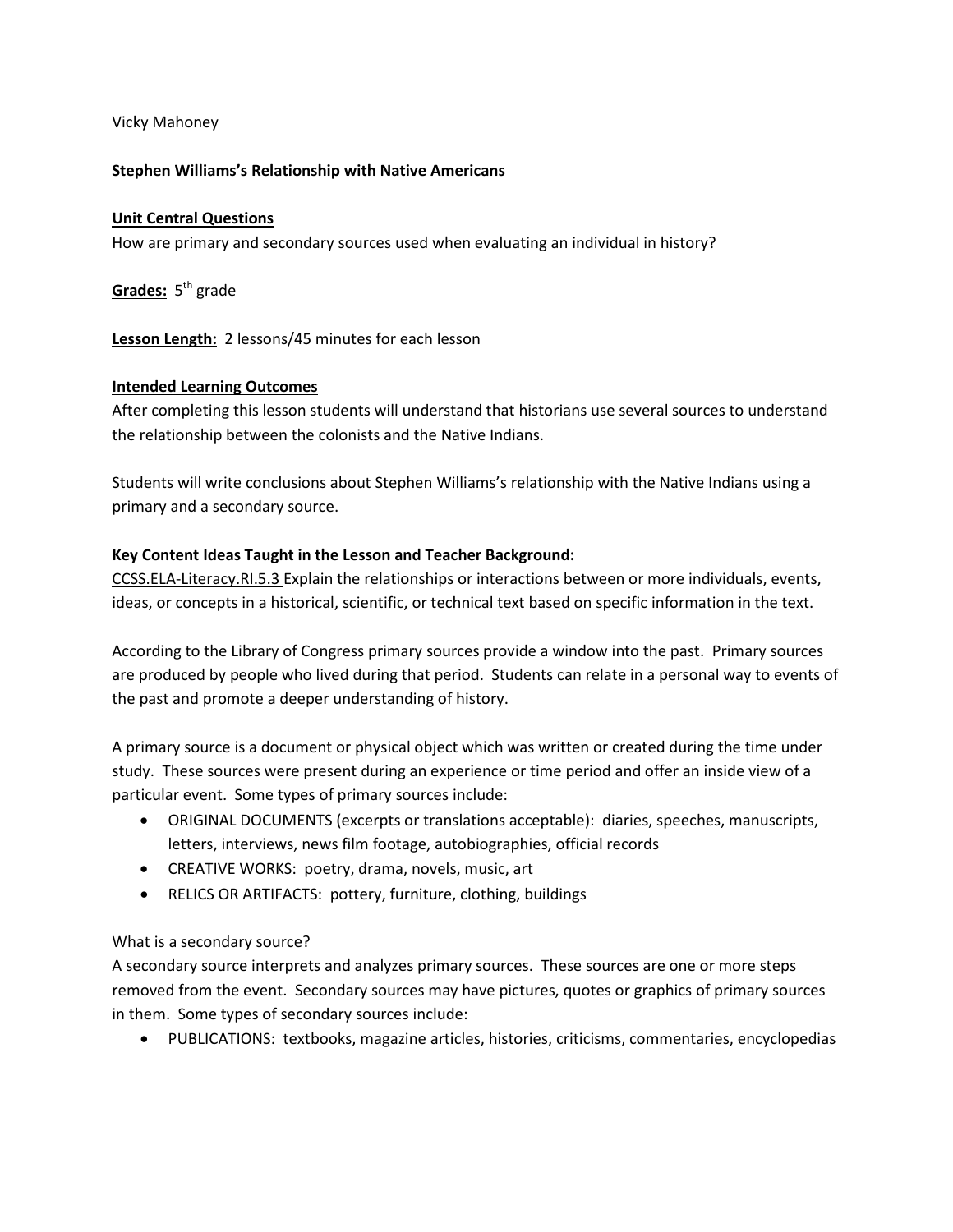# **In Preparation for Teaching:**

Stephen Williams background: he was 10 years old when he was captured in the Deerfield raid of 1704. He was the third son of the Reverend John Williams of Deerfield, Massachusetts.

# **Materials:**

1. *Raid on Deerfield: the Many Stories of 1704* website: <http://1704.deerfield.history.museum/home.do>

2. Image of Stephen Williams's account, "What Befell Stephen Williams in his Captivity" <http://1704.deerfield.history.museum/popups/artifacts.do?shortName=whatbefellSW>

3. Excerpt from *The Boy Captive of Old Deerfield*, Mary P. Wells Smith, 1904, pgs. 128-136

4. Excerpt from "What Befell Stephen Williams in his Captivity", Stephen Williams, 1706, pgs. 3 & 4 <http://1704.deerfield.history.museum/popups/artifacts.do?shortName=whatbefellSW>

5. Library of Congress Teacher's Guide to Analyzing Primary Sources [http://www.loc.gov/teachers/usingprimarysources/resources/Analyzing\\_Primary\\_Sources.pdf](http://www.loc.gov/teachers/usingprimarysources/resources/Analyzing_Primary_Sources.pdf)

# **Activities:**

Day 1:

1. Show the image of "What Befell Stephen Williams in his Captivity" and ask questions about the artifact.

What do you notice first?

Where do you think this came from?

Why do you think somebody made this?

Why do you think this item is important?

2. Have students read the excerpt from this account.

What was your first reaction when reading the document?

What did you learn about Stephen Williams from this document?

How can historians use this document to understand the relationship between the colonists and the Native Indians?

After reading the document students will write a summary of the account.

Day 2:

Students will read the excerpt from *The Boy Captive of Old Deerfield.*

Compare and contrast both documents.

What information have you learned about Stephen Williams?

What other resources do you think the author used to write the text?